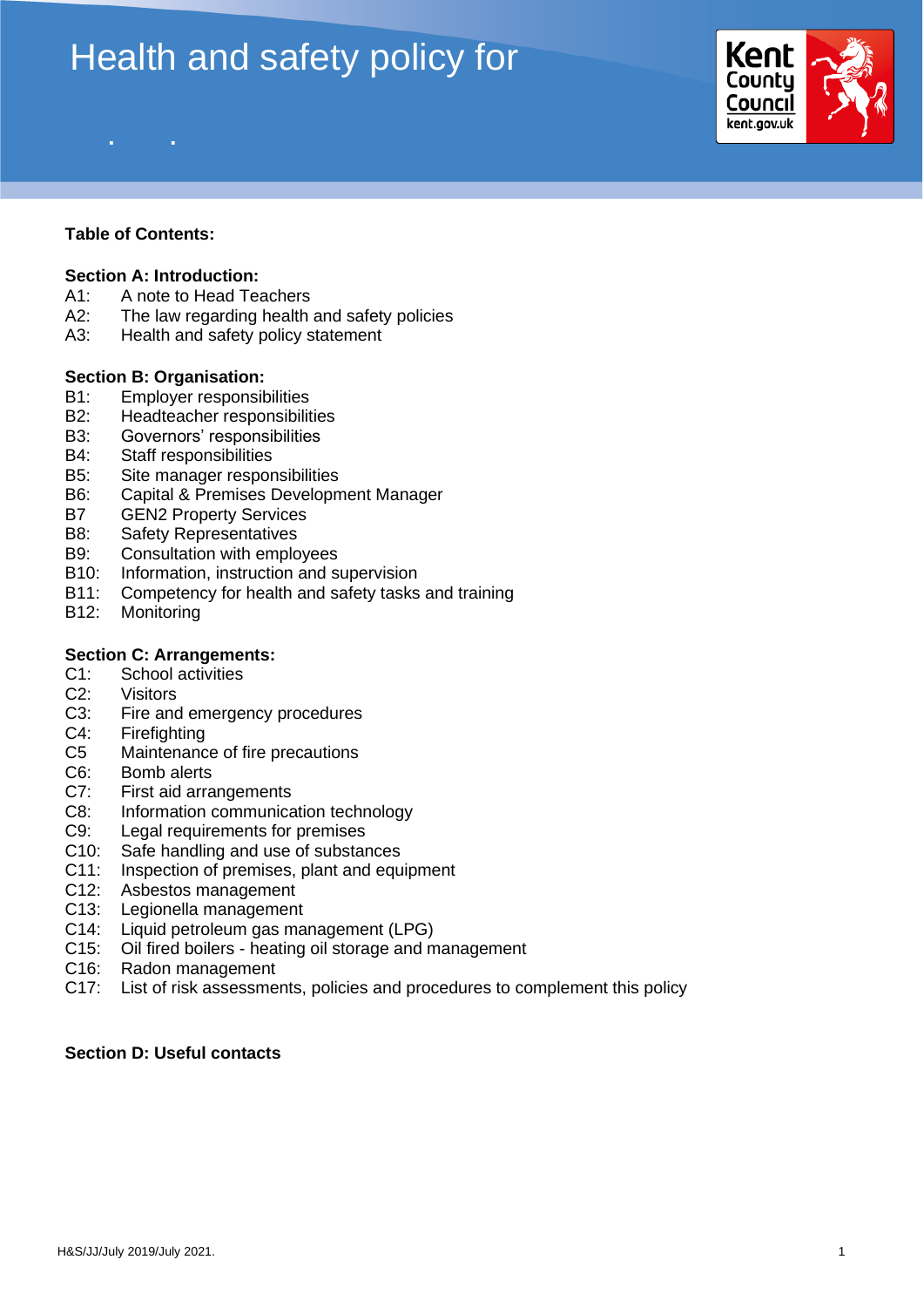## **Section A – Introduction:**

## **A1 – A note to the Headteacher:**

Before you devise your school health and safety policy, please read the following information:

**1**. The headteacher must keep the policy up to date to show how health and safety is managed within the school environment.

**2.** The employer (the local authority, governing body or proprietor) is responsible for health and safety, though tasks may be delegated, the responsibility cannot.

**3**. You should consult with staff and governors when devising the policy, and ensure that all staff have an opportunity to contribute, and so staff have an understanding of what it means for them.

**4**. Some schools prefer to devise a short policy and cross reference to other documents held in school.

**5**. The policy must be signed and dated by the headteacher and chair of governors, the policy should also be reviewed at least annually or sooner if there is any reason to suspect it is no longer valid.

**6.** As the policy is a management tool, it is likely to be one of the first documents you are asked to produce when visited by an HSE Inspector.

## **A2 – The law regarding health and safety policies:**

A written health and safety policy is a statutory requirement where an employer employs five or more people. It must be consulted with the employees & recognised trade unions, and shown to an HSE Inspector or Kent County Council (KCC) auditor if requested.

A robust safety policy demonstrates to staff, pupils and visitors that the organisation values their health, safety and welfare.

The allocation of responsibilities and the recording of particular arrangements to implement the policy encourage a clear approach to the management of health and safety.

For schools who are developing or revising their health and safety policy, this guidance and suggested detail can be presented to staff for consultation to add specific content, and staff can have adequate time to have an input into the policy contents. After any appropriate re-drafting, this can then be presented for approval to the school management team before final adoption by the governing body. Therefore, writing the policy in consultation with all staff clarifies the arrangements made and helps give them ownership.

This process also provides for information to be shared later with others such as visitors and contractors.

The policy will then be reviewed annually in line with the cycle on the management plan but will be amended if new legislation/procedures etc. make this necessary.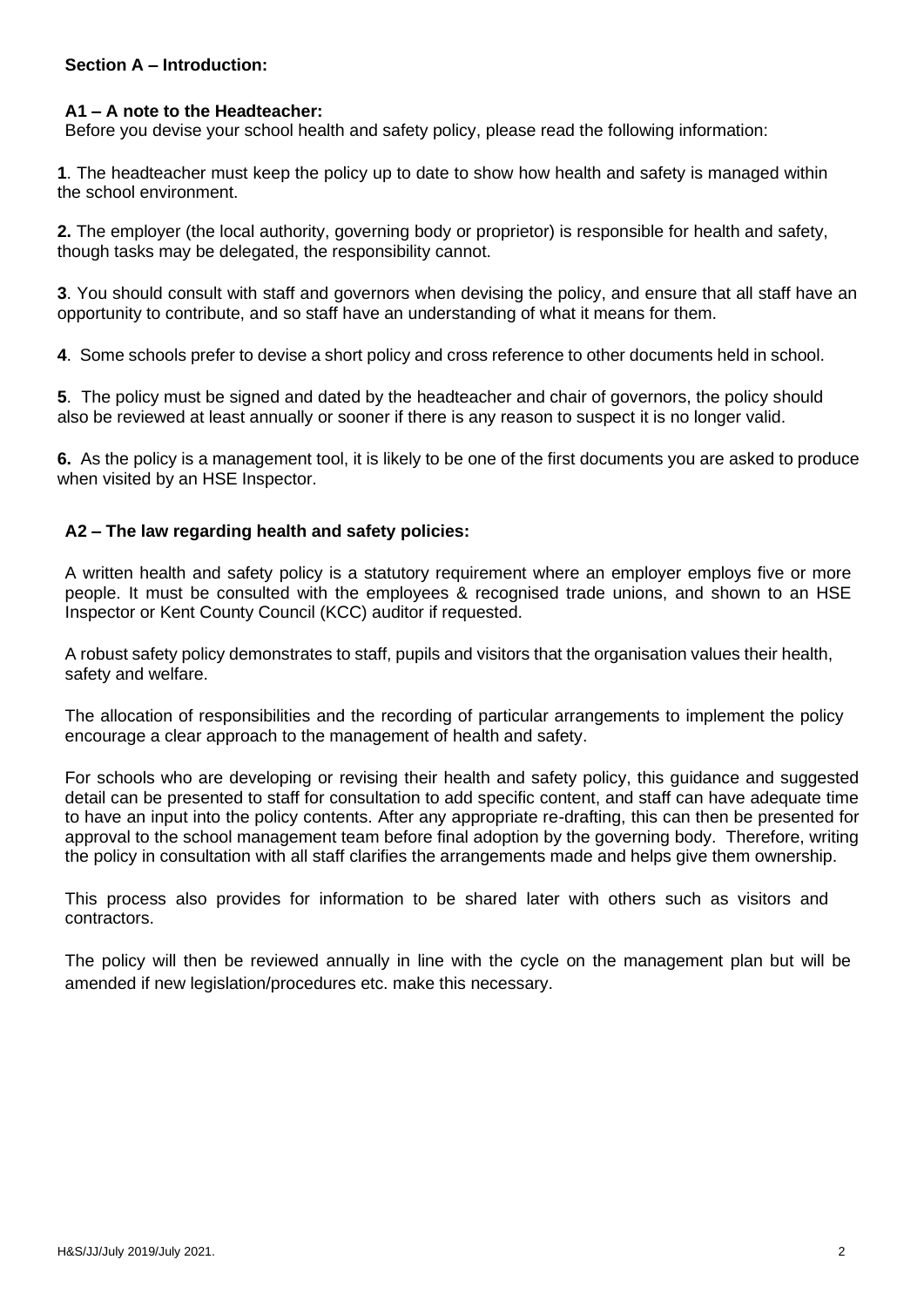## **Health and Safety at Work Act 1974 Health and Safety Policy Statement Of**

#### **The ASPIRE Federation**

*The term 'school' refers to the schools in the ASPIRE Federation: Kingswood Primary, Ulcombe CE Primary, Platts Heath Primary and Leeds and Broomfield CE Primary. The term may refer to them jointly or individually. The term 'headteacher' may refer to the Executive Headteacher or Head of School as appropriate.*

#### **Document History**

Latest KCC document reviewed and adapted by EHT for ASPIRE-wide use September 2020 Approved by Federation GB 22 September 2020 Latest KCC document (July 21) reviewed and approved for ASPIRE-wide used by Fed GB 19 October 2021 Review Annually

At our two Church of England schools this policy will be delivered through strong links made to our Christian values:

#### **Leeds & Broomfield Church of England Primary School**

At Leeds & Broomfield we build strong foundations for all; to learn, flourish and fill their hearts with God's love. Everyone is important, valued and needed to make L&B grow. We give a quality all round nurturing education which develops the whole child; If the rain came we would not fall.

"*As many hands build a house, so many hearts make a school." (Matthew Ch 7 24-27)*

## **RESPECT RESILIENCE EMPATHY CURIOSITY HONESTY**

Our school Christian Values support the development of the children and all within the school and local community, giving the children and staff a positive outward looking view. The pupils and staff support and help each other and the local community enabling all to flourish.

We have explored the story of Matthew (Ch 7 24-27) showing curiosity, and the children felt empathy for the builder of the house on the sand, but said they must be resilient to try again. Jesus was honest with his followers and people followed and trusted him. The story continues showing how Jesus respected all and everyone who wanted to listen and learn could – no one was turned away. This high level of inclusion and respect is what makes Leeds and Broomfield a great school community to be part of 'many hearts make a school'.

## **Ulcombe Church of England Primary School**

"*Unity and diversity in the body – one body, many members." (Corinthians Ch 12 12-27)*

## **HOPE RESPECT ENDURANCE TRUST**

At Ulcombe Church of England Primary School endurance plays an important role in both our social learning and cultural ethos, where children aspire to be the best they can be. Diversity is the key to our curriculum and opportunities to progress and succeed both academically and as individuals are provided – many members working in unity with respect for each other. Hope is at the heart of our school community and is explicitly shown by both children and adults in our school, regardless of where the path of life leads them. Through God's love and trust each individual learns the skills important for them but also adds value to the community as a whole.

H&S/JJ/July 2019/July 2021. 3 We are Ulcombe Church of England Primary School and each one of us is a part of it!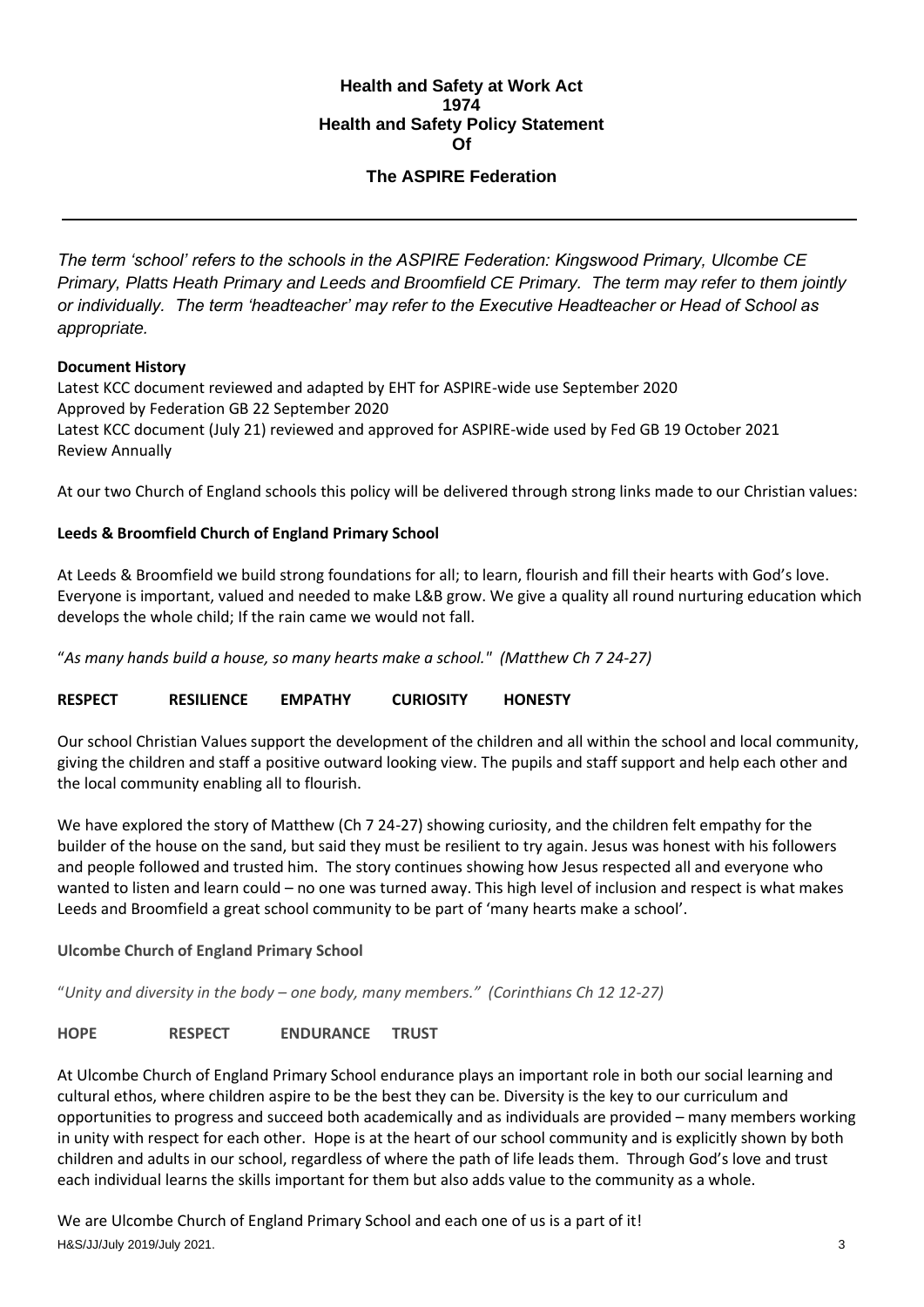# **A3: Statement of intent:**

The headteacher and governors are committed to establishing and implementing arrangements that will:

- ensure staff and pupils are safeguarded when on school premises, or engaged in off-site activities (e.g. school trips, sports events etc.)
- ensure the premises for which they are responsible have safe access and egress for all staff, pupils and visitors
- provide adequate facilities and arrangements for welfare
- provide and maintain safe plant and safe systems of work without risks to health
- ensure safe use, handling, storage and transport of articles
- provide suitable information, training, instruction and supervision to keep all staff, pupils and visitors safe.
- Signed: E Hickling, Executive Head Teacher

Signed: A Allum, Chair of Governors

Date: 30 November 2021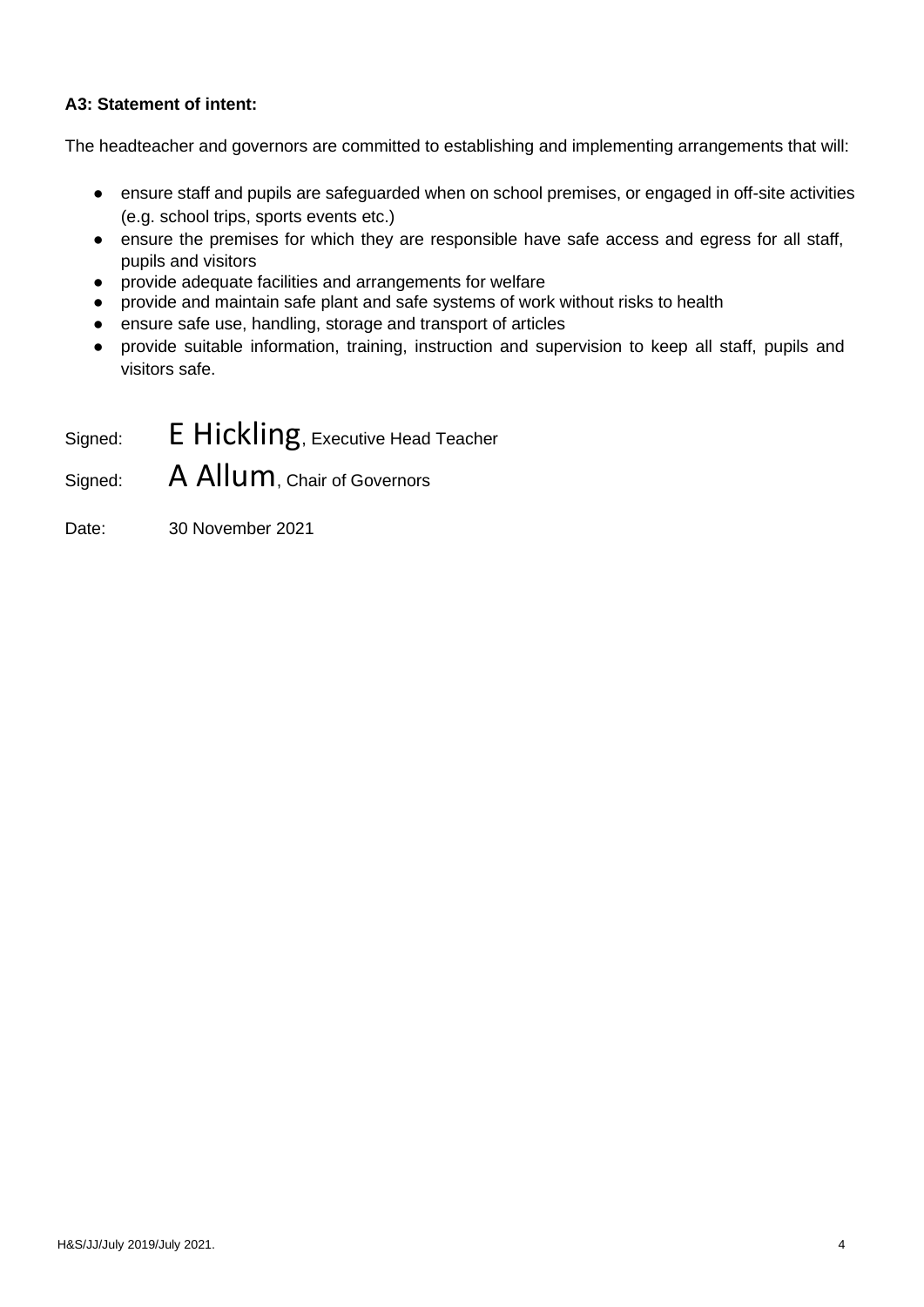## **Section B – Organisation**

## **B1: Employer responsibilities**

KCC as the employer has a statutory duty in respect of health and safety in community and voluntary controlled schools to ensure that premises and people are healthy and safe.

The responsibility is devolved to the headteacher, who has day to day responsibility for staff, pupils and others as 'officer in charge' of the premises.

The head teacher will ensure the overall implementation of this policy.

## **B2: Headteacher responsibilities**

- to ensure this policy is reviewed annually or earlier if there are any changes in circumstances
- to ensure that employee responsibilities regarding health and safety are included in their job descriptions and that it is adequately received and understood
- to include health and safety issues in the school improvement plan, if necessary
- to carry out regular health and safety inspections (at least three times a year) and take remedial action as appropriate
- to undertake risk assessments, record significant findings, and review annually or sooner if there is a change in circumstance
- to receive and deal promptly with raised issues or complaints about unsafe premises, equipment or work practices
- to liaise with KCC property and infrastructure support and/or the building maintenance consultants and/or with contractors to resolve property maintenance issues
- to ensure that the requirements of any enforcement officer (e.g. HSE Inspector, Environmental Health Officer, Fire Liaison Officer, or Environmental Agency Inspector) are properly addressed
- to ensure that emergency evacuation procedures are in place and tested to ensure validity
- to ensure that adequate first aid provision is available and kept up to date at all times
- to report health and safety issues to the governing body on a regular basis
- to monitor and review all health and safety policies and procedures
- seek advice from other organisations or professionals, such as the Health and Safety Executive, safety advisers etc. as and when necessary.

## *N.B: Tasks can be delegated to other members of staff but ultimately the responsibility remains with the head teacher.*

## **B3: Governors' responsibilities**

- Responsibility for the health and safety of pupils lies with the governing body of the school, either as the employer of school staff or because it controls school premises (or both)
- the governing body will promote a strategic overview for health and safety
- the governing body will take all reasonable measures to ensure that the premises and equipment on site are safe and do not put the health or safety of staff, pupils or visitors at risk while they are on the premises
- the governing body of a community, voluntary controlled, community special and maintained nursery school must comply with any directions given by the LA concerning the health and safety of persons in school, or on school activities elsewhere
- the governing body will make adequate provision for maintenance of the school premises and equipment, either within the KCC 'Class care' scheme or within the school's delegated budget
- the governing body will support and monitor health and safety within the school
- review and monitor the effectiveness of this policy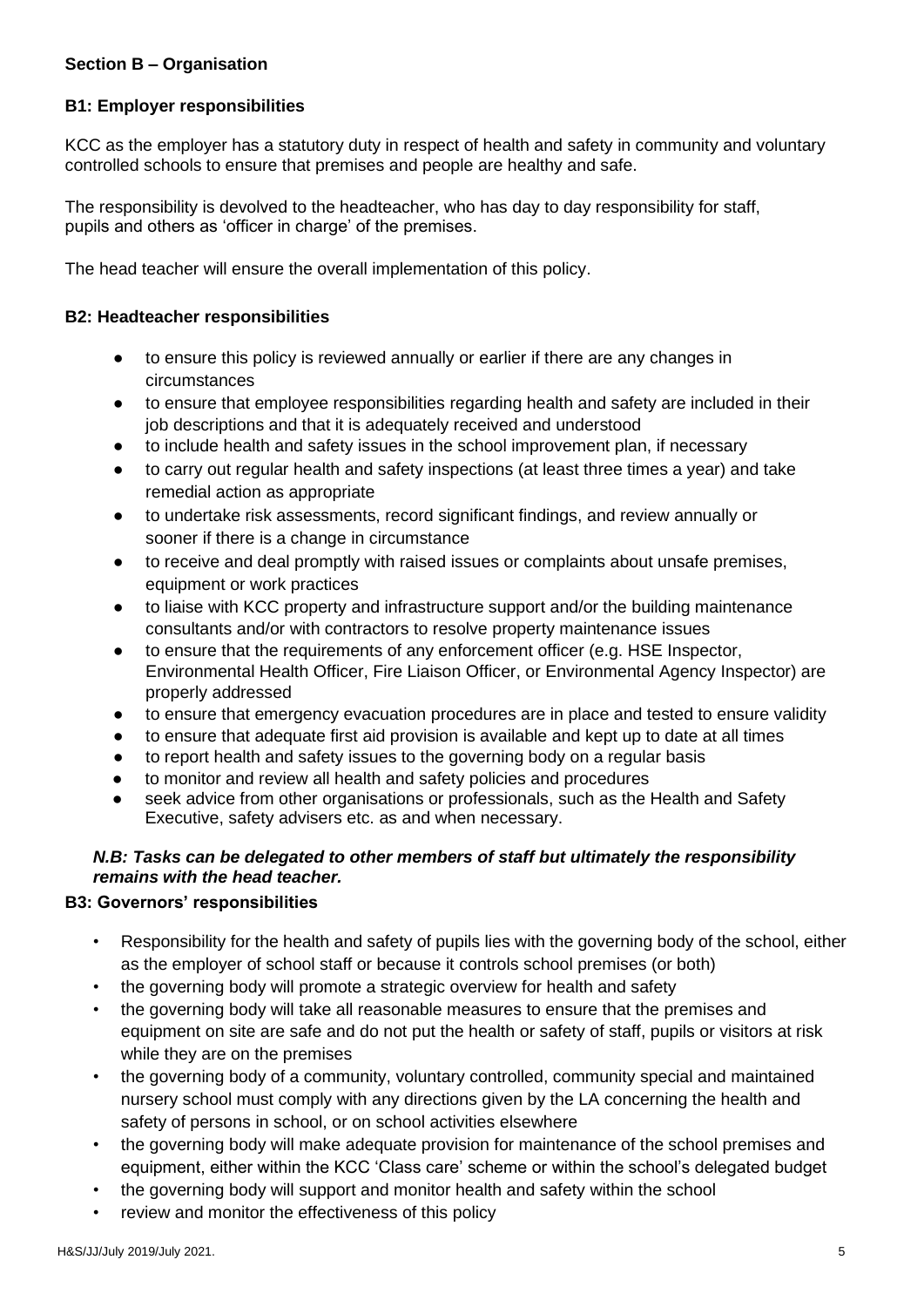• the governing body can consider appointing a governor to co-ordinate health and safety from a strategic point of view.

# **B4: Staff responsibilities**

- to read and fully co-operate with this policy
- must take reasonable care of their own health and safety and that of others who may be affected by their actions
- will co-operate with their employer on health and safety matters
- will not interfere with anything provided to safeguard their health and safety or that of others
- report practices, equipment or physical conditions that may be hazardous to their line manager and/or the appropriate member of staff
- have a duty to report all health and safety concerns to the head teacher or their line manager.

## **B5: Site manager responsibilities**

The Site manager holds responsibility for the day to day maintenance and other buildings / grounds issues.

They will:

- ensure that any work that has health and safety implications is prioritised
- report any concerns regarding unresolved hazards in school to the senior management team immediately
- ensure that all work under their control is undertaken in a safe manner
- carry out a daily check of the grounds and building to spot any disrepair or other hazards such as broken glass etc. in the play areas
- ensure that all cleaning staff are aware of safe working practices, especially regarding reporting of hazards, the use of hazardous substances and manual handling
- carry out a weekly test of the fire alarm
- ensure all contractors are 'inducted' and shown the relevant risk assessments, asbestos records and are made aware of any fragile roofs or other hazards in the areas where they will be working
- fully co-operate with health and safety arrangements during larger building projects.

# **B6: Gen2 Property Services**

● They will ensure that property matters for which the local authority as the employer has statutory responsibilities, (e.g. regular maintenance and testing of fixed electrical wiring or fixed gas appliances) are properly dealt with, (if necessary, by taking premises or fixed equipment out of use). The head teacher is responsible for liaising with Gen2, and/or the building consultants and/or with contractors from KCC preferred contractors list, to resolve property maintenance issues.

# **B7: Safety Representatives**

Safety representatives of a recognised Trade Union have the following functions:

- represent employees generally and when you consult them about specific matters that will affect the health, safety and welfare of the employees
- represent employees when Health and Safety Inspectors from HSE or Local Authorities consult them
- investigate accidents, near misses, and other potential hazards and dangerous occurrences in the workplace
- investigate complaints made by an employee they represent about their health, safety or welfare in the workplace
- present the findings of investigations to the Headteacher
- inspect the workplace
- with at least one other appointed representative, request in writing that you set up a health and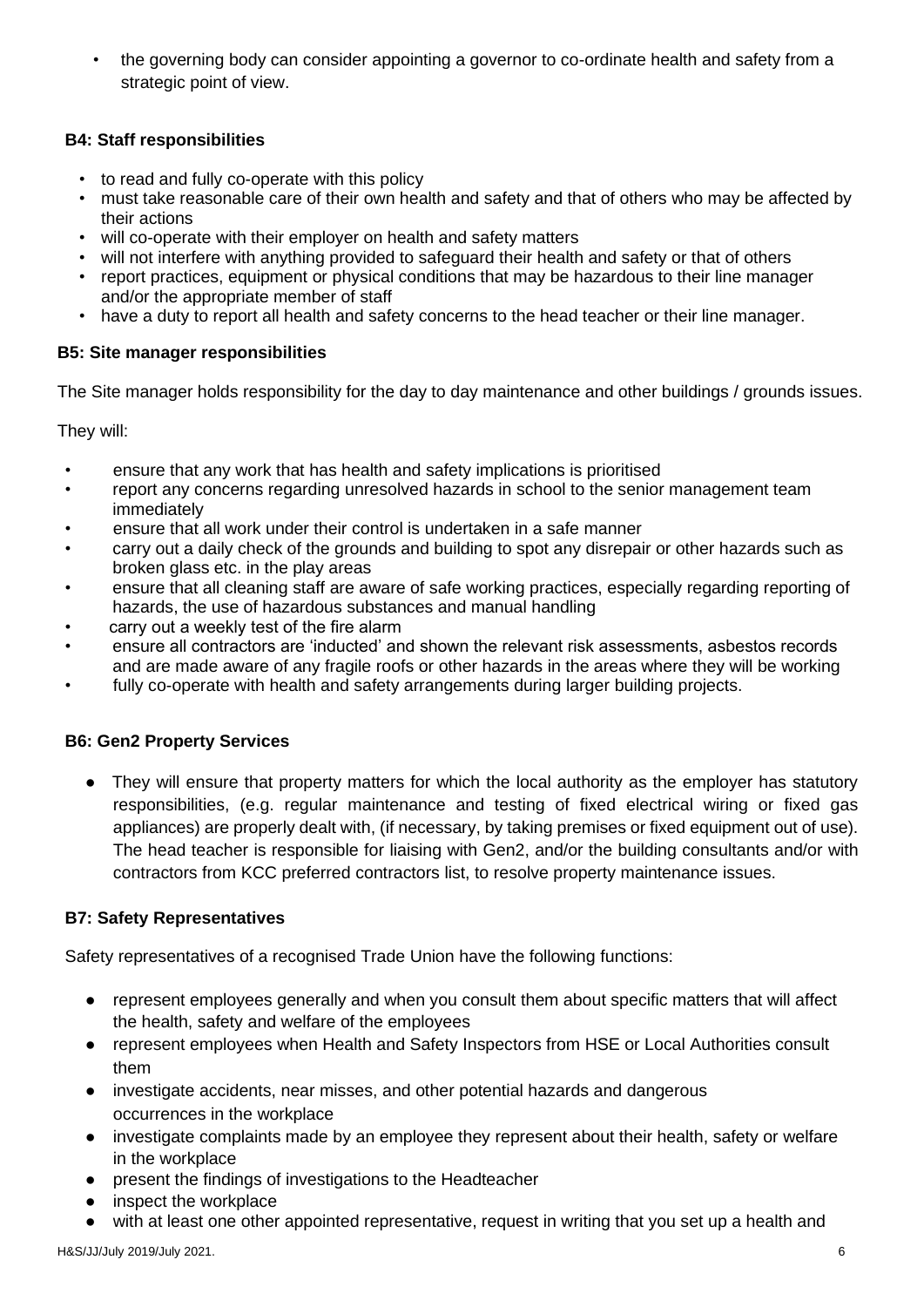safety committee and attend Health and Safety Committee and meetings as a representative of your employees.

| <b>Names of Trade Union Representatives:</b> | Emma Hickling               |
|----------------------------------------------|-----------------------------|
| Contact details:                             | exechead@aspire-kent.org.uk |

Alternative Consultation Arrangements:

| <b>Name of Employee Representative:</b> | <b>Emma Masters, Fiona Steer, Lynsey Sanchez</b><br><b>Daviu</b> |
|-----------------------------------------|------------------------------------------------------------------|
| <b>Contact details:</b>                 | school contact details                                           |

#### **B8: Consultation with employees**

It is a legal requirement to consult with employees on health and safety issues. A Safety Committee is where formal consultation with employees takes place, but individual and group staff meetings are also appropriate forums for communication on health and safety matters and concerns.

## **Health and Safety is a standing item on all staff meeting agendas.**

#### **B9: Information, Instruction and Supervision**

Under health and safety law it is a legal requirement to display or provide a leaflet version of the Health and Safety Law poster.

- A copy of the Health and Safety Law Poster is located at:
- supervision of young workers/trainees will be arranged/undertaken/monitored by the head teacher or other delegated key members of staff
- the head teacher will supply adequate information, instruction and supervision for all staff, pupils and visitors to ensure their health and safety.

## **B10: Competency for health and safety tasks and training**

- The Headteacher will ensure that all staff undertake induction training
- training will be identified arranged and monitored by the head teacher and the governing body
- staff are also responsible for identifying their own personal training needs and feeding this back to the headteacher
- training records will be easily accessible for audit purposes and will be kept up to date.

## **B11: Monitoring**

- The head teacher will check working conditions and ensure that safe working practices are being followed. Regular inspections will be undertaken of the school building and grounds three times a year
- Head of school is responsible for investigating accidents although the accountability remains with the head teacher
- Head of school is responsible for investigating work-related sickness and absences, although the accountability remains with the head teacher
- the head teacher is responsible and accountable for acting on investigation findings in order to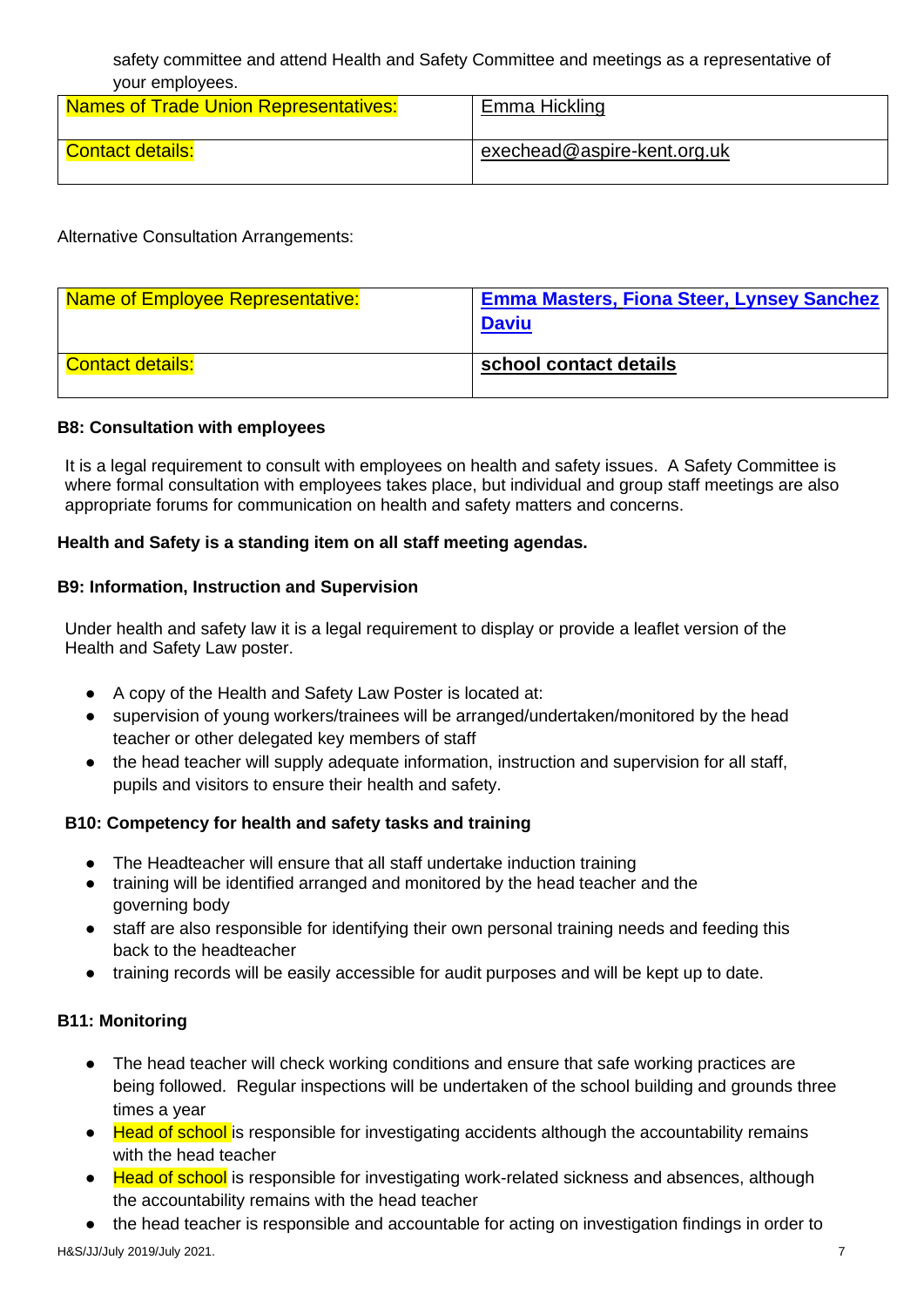# **Section C – Arrangements**

## **C1: School activities**

- The head teacher will ensure that risk assessments are undertaken
- the significant findings of all risk assessments will be reported to the governing body and to all relevant staff, contractors, visitors and all of those who may be affected
- any actions that are required to remove or control risks will be approved by the head teacher or their delegated responsible person
- the head teacher or delegated responsible person will check that the implemented actions remain effective, and that all risk assessments are reviewed on an annual basis or when the work activity changes, whichever is the soonest.

# **C2: Visitors**

- All visitors shall be directed by clear signage to the reception and must report to reception, where appropriate arrangements for the signing in and out and identity badges will be provided, \*noting registration numbers as appropriate. \*Delete as appropriate
- all visitors shall be made aware of the school's fire arrangements in the event of a fire
- all visitors shall be made aware of the school's emergency procedures, including evacuation points.

## **C3: Fire and emergency procedures**

- The headteacher is responsible for ensuring the fire risk assessment are undertaken, controls are implemented and that it is reviewed annually and kept up to date
- emergency exits, assembly points and assembly point instructions are clearly identified by safety signs and notices
- instructions to employees are posted at strategic points around the building
- emergency evacuation will be practiced at least three times a year and records will be retained
- regular testing of fire alarms will occur on and will be carried out by:
- A record of these tests will be kept by:

# **C4: Fire fighting**

• Staff should only use fire extinguishers if trained in how to operate them safely. If trained, they should only use the extinguisher if they feel confident to do so and not put themselves or others at undue risk. There should always be a clear escape available. Ensure the alarm is raised before attempting to tackle a fire. All chemicals will be stored in accordance to the Control of Substances Hazardous to Health (COSHH) assessment. List of hazardous substances will be provided to a fire officer in the event of a fire.

# **C5: Maintenance of fire equipment**

The headteacher will ensure regular maintenance of:

- fire extinguishers
- fire alarms
- fire doors
- fire safety signs and identification of escape routes
- emergency lighting and other emergency equipment.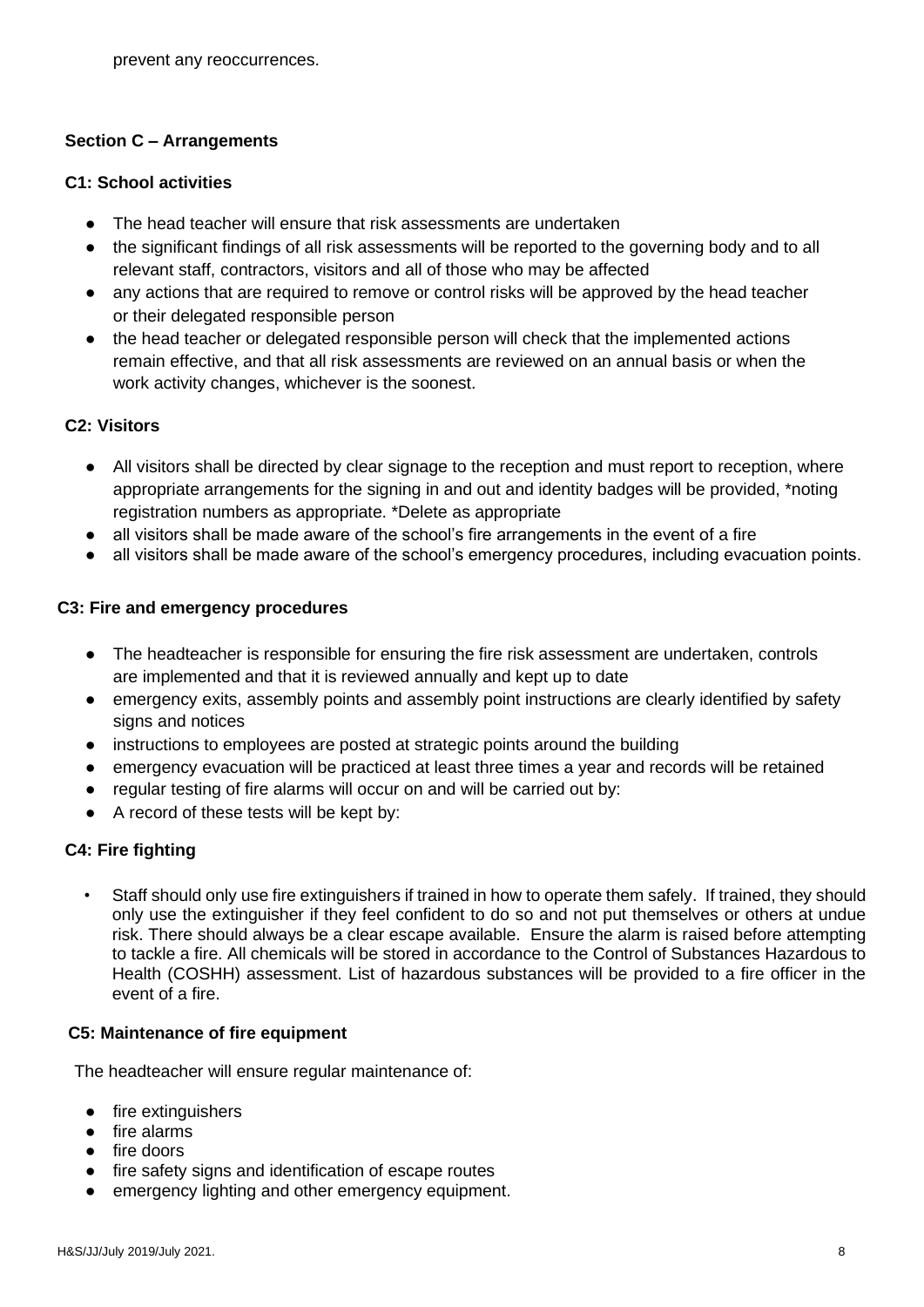# **C6: Bomb/suspect package alerts**

Bomb alerts/ suspect packages will be dealt with in accordance with the school's emergency planning arrangements.

- the headteacher is responsible for ensuring the bomb alert procedures are undertaken and implemented
- guidance on bombs/suspicious devices or packages will be circulated to staff annually.

# **C7: First aid arrangements**

- the head teacher will ensure that there are an appropriate number of designated and trained first aiders in school
- the head teacher will ensure that there are an appropriate number of first aid boxes, with basic instructions and locations clearly marked. A first aid risk assessment will be carried out by the head teacher to determine the above factors
- the school will follow the procedure for completion of incident / accident records HS157, HS160, F2508
- all reportable incidents under the Reporting of Injuries, Diseases and Dangerous Occurrences Regulations 2013 (RIDDOR) will be reported to the HSE by the school. Advice should be sought if any doubt whether an incident is reportable
- parents will be invited to complete the consent form for medical treatment in accordance with school policy and DFE guidance.

# **C8: Information Communication Technology**

- the headteacher will ensure that suitable arrangements are in place for the safe use of information communication technology
- information communication technology will be installed safely, with due consideration given to ventilation for server rooms and computer suites and to hazards such as asbestos and working at height
- where laptops are used, safe systems of work including charging and use of trolleys will be devised and implemented
- assessments for users of Display Screen Equipment (DSE) will be carried out in accordance with the Health and Safety (DSE) Regulations 1992 (as amended in 2002)
- the KCC guidance on interactive whiteboards will be followed.

# **C9: Legal requirements for premises**

- the school will comply with the requirements of the Workplace (Health, Safety and Welfare) Regulations 1992 with regard to facilities for staff such as lighting, heating, ventilation, space, condition of floors and general welfare facilities
- the school will comply with the arrangements of the Education (School Premises) Regulations 1999 with regard to school facilities such as washrooms for pupils and staff, medical accommodation and indoor temperatures.

# **C10: Safe handling and use of substances**

- the head teacher is responsible for identifying all substances which need an assessment under the Control of Substances Hazardous to Health (COSHH) Regulations 2002
- the head teacher or delegated responsible person will be responsible for undertaking COSHH assessments
- the head teacher will be responsible for ensuring that all relevant employees are informed about the presence of the COSHH assessments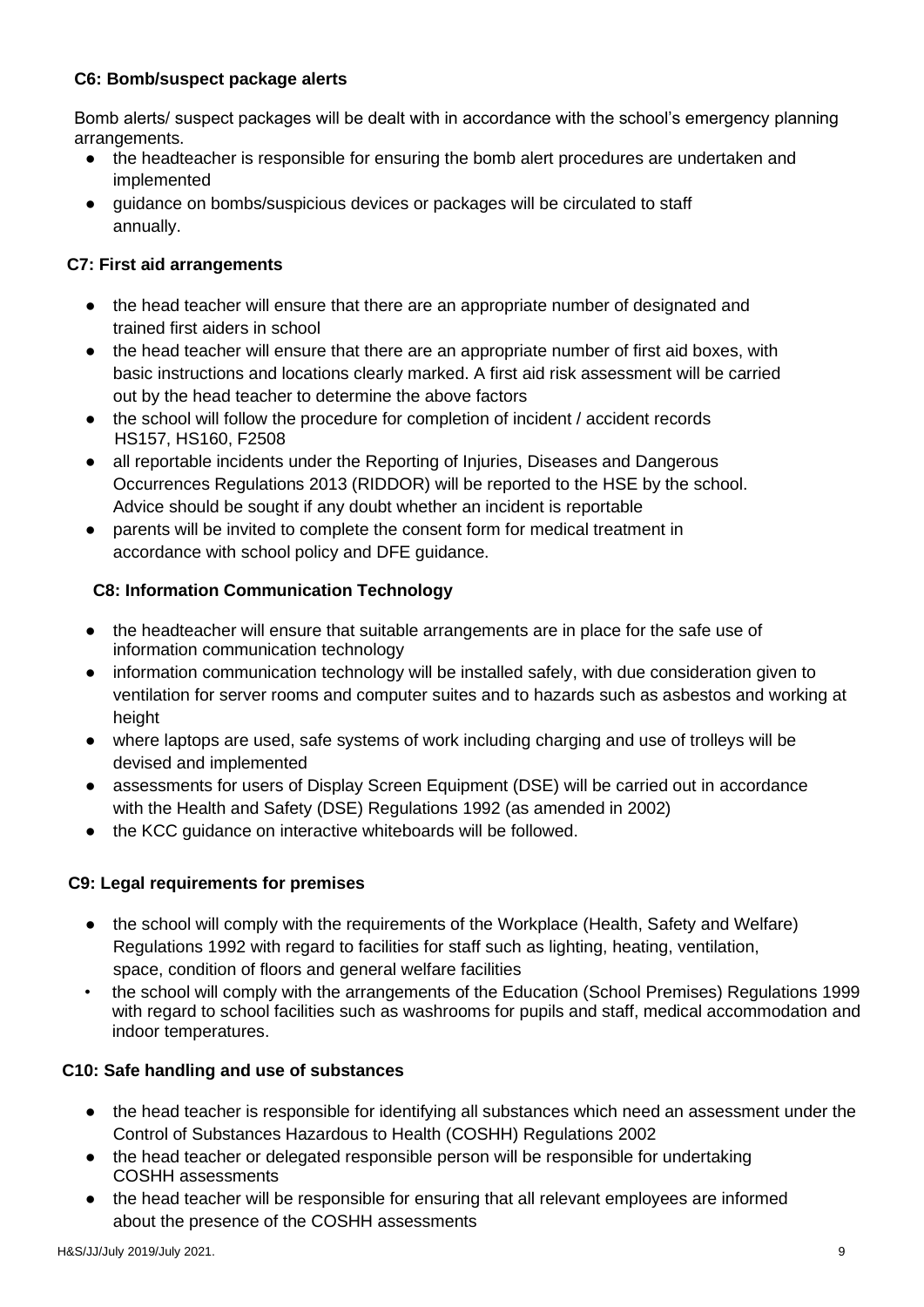- the head teacher will be responsible for checking and ensuring they are satisfied that all new substances can be used safely before they are purchasing them.
- COSHH assessments will be reviewed on an annual basis or when the work activity changes, whichever is the soonest.

## **C11: Inspection of premises, plant and equipment**

- the headteacher will arrange for formal inspections of the premises, plant and equipment to take place three times a year and draw up an effective maintenance and improvement programme
- all identified maintenance will be implemented
- routine checks may be undertaken by a combination of class teachers, governors, caretaking staff and the head teacher/deputy head using the example checklists
- access to storerooms; boiler rooms; tank and plant rooms should also be checked, including checking for inappropriate storage of ladders and other equipment, in particular in and around intake cupboards
- where damaged asbestos is encountered, or damage is suspected procedures as laid down in the KCC asbestos policy will be followed.

## **C12: Asbestos management**

Property and Infrastructure Support will arrange for an asbestos management survey to be carried out every three years in line with KCC policy. The headteacher will ensure that the KCC asbestos management policy is followed. An asbestos docubox will be kept on reception and staff will ask all contractors to check the survey and sign to say that they are aware of where the asbestos is within the building. The headteacher or the designated responsible person will monitor areas where asbestos material is present, record significant findings and arrange for remedial works to be carried out if necessary. All works undertaken will be updated in the asbestos survey on completion.

## **C13: Legionella management**

Property and Infrastructure Support will arrange for a water hygiene risk assessment to be carried out every two years in line with statutory requirements. Such assessments will identify if there are areas where conditions exist which could support legionella bacteria growth and pose a risk to building occupants, the survey will also list any works required; and include details of future monitoring requirements that the school is responsible for. Therefore, all identified remedial works will be incorporated into the school's maintenance programme.

Monitoring of the water system is also a statutory requirement and the school will ensure this is undertaken. This will include taking temperature readings, recording these in the logbook and de-scaling spray outlets as necessary.

# **C14: Liquid Petroleum Gas Management (LPG)**

## **For information: Include in your policy if you have an LPG tank**.

The headteacher will ensure that there is an adequate risk assessment and emergency plan in place to cover all eventualities in an emergency situation and share this information with all relevant staff. Risk assessments will also be available from Calor or the supplying agent with regards to delivery of the gas. Reference to section three of the KCC Emergency Planning Guidance for Kent Schools is also relevant and it should be ensured the relevant people are familiar with it.

## **C15: Oil Fired Boilers**

## **Heating Oil Storage and Management**

## **For information: Include in your policy if you have an outside storage tank for heating oil.**

The headteacher will ensure that there is an adequate risk assessment and spillage action plan in place to cover all eventualities in the event that the tank or bund fails or there is a release of heating oil during the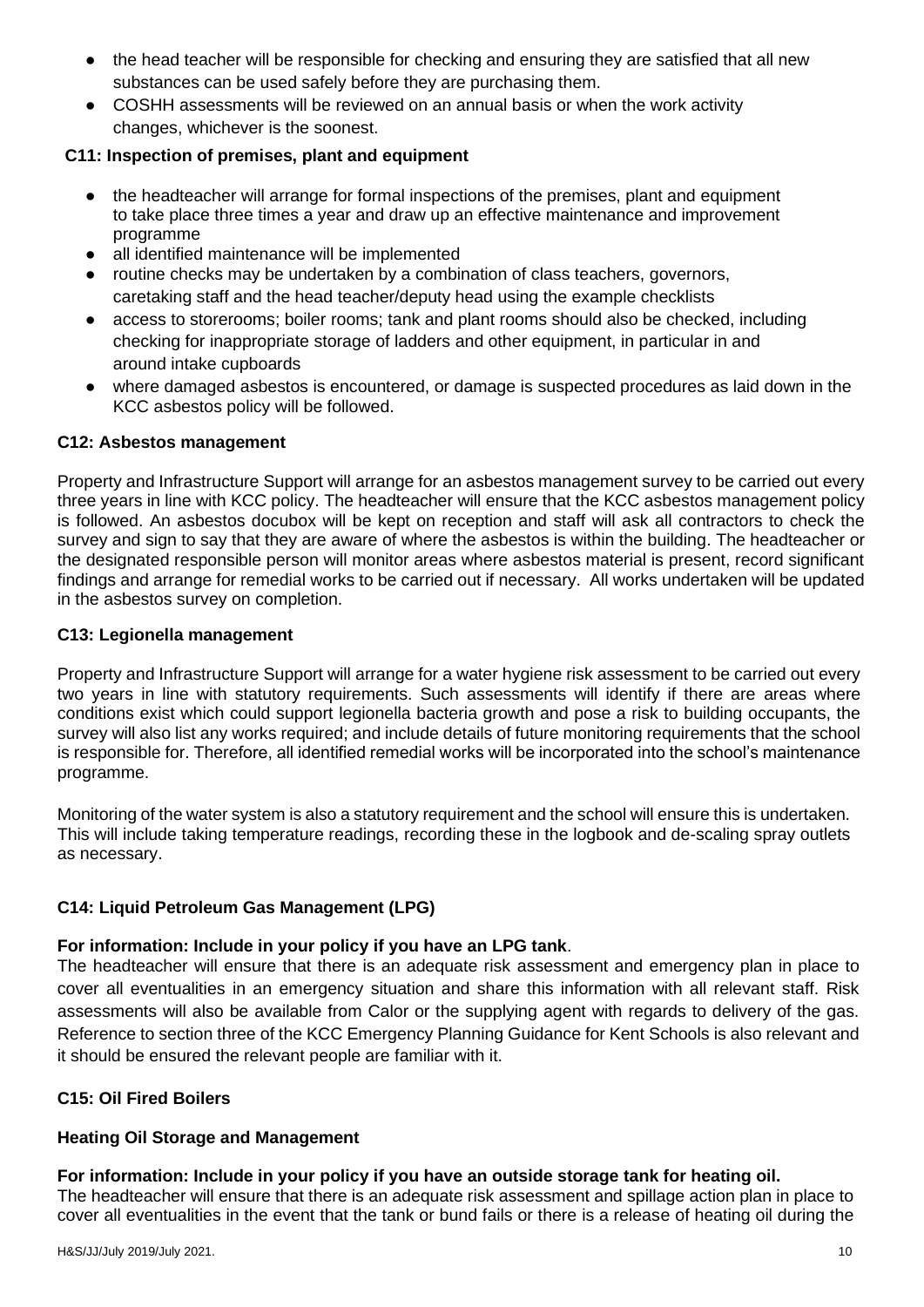delivery process, which causes heating oil to pollute the surrounding area or surface water drains and to share this information with all relevant staff. Measures should also be put into place to inform the relevant local authority and the Environment Agency.

### **C16: Radon management**

#### *For* **information: Include in your policy if applicable to your school.**

The Headteacher has a duty to safeguard the health & safety of themselves, staff and pupils so far as reasonably practicable. Monitoring of radon will be carried out in accordance with KCC and Health Protection Agency guidance.

#### **C17: List of risk assessments, policies and procedures to complement this policy add or delete list as applicable to your school**

- asbestos management
- bomb alerts
- control of chemicals hazardous to health (COSHH)
- display screen equipment (DSE)
- drugs and alcohol
- electricity at work including portable appliance testing
- emergency planning
- $\bullet$  fire including responsibilities of the fire wardens
- first aid requirements
- infection control
- legionella
- lone working
- managing contractors
- manual handling
- off-site visits
- pedestrian and people movement
- playground supervision
- school events
- school facilities (swimming pools)
- slips, trips and falls
- stress management
- violence and aggression
- working at height.